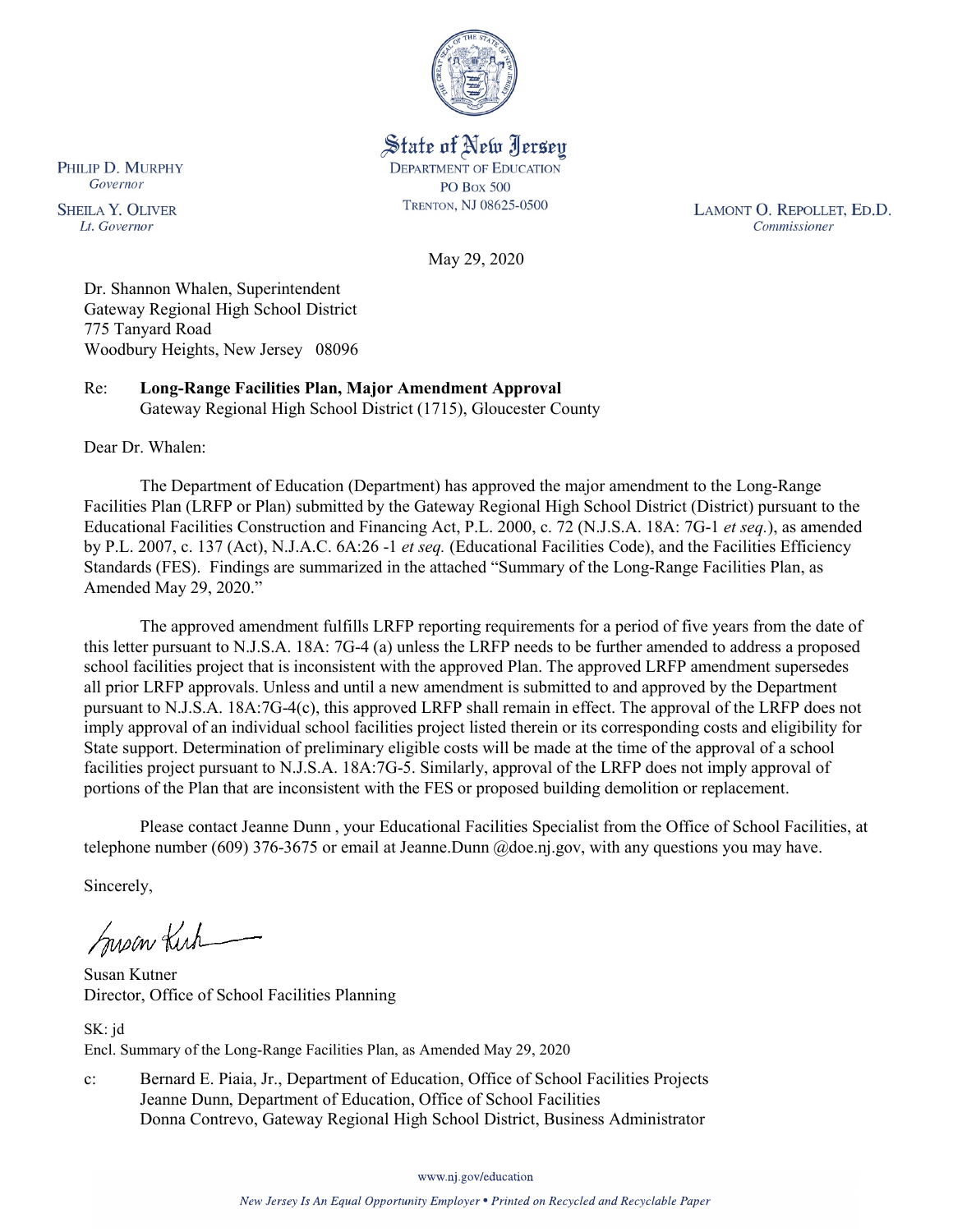# **Gateway Regional High School District (1715) Summary of the Long-Range Facilities Plan, as Amended May 29, 2020**

The Department of Education (Department) has completed its review of the major amendment to the Long-Range Facilities Plan (LRFP or Plan) submitted by the Gateway Regional High School District (District) pursuant to the Educational Facilities Construction and Financing Act, P.L. 2000, c. 72 (N.J.S.A. 18A: 7G-1 *et seq.*), as amended by P.L. 2007, c. 137 (Act), N.J.A.C. 6A:26-1 et seq. (Educational Facilities Code), and the Facilities Efficiency Standards (FES).

The following provides a summary of the District's approved amended LRFP. The summary is based on the standards set forth in the Act, the Educational Facilities Code, the FES, District-reported information in the Department's LRFP reporting system, and supporting documentation. The referenced reports in *italic* text are standard reports available on the Department's LRFP website.

### **1. Inventory Overview**

The District is classified as a Regular Operating District (ROD) for funding purposes. It provides services for students in grades 7-12.

The District identified existing and proposed schools, sites, buildings, rooms, and site amenities in its LRFP. Table 1 lists the number of existing and proposed district schools, sites, and buildings. Detailed information can be found in the *School Asset Inventory Report* and the *Site Asset Inventory Report.*

**As directed by the Department, school facilities projects that have received initial approval by the Department and have been approved by the voters, if applicable, are represented as "existing" in the LRFP.** Approved projects that include new construction and/or the reconfiguration/reassignment of existing program space are as follows: n/a.

|  |  | Table 1: Number of Schools, School Buildings, and Sites |  |
|--|--|---------------------------------------------------------|--|
|--|--|---------------------------------------------------------|--|

|                                              | <b>Existing</b> | <b>Proposed</b> |
|----------------------------------------------|-----------------|-----------------|
| Number of Schools (assigned DOE school code) |                 |                 |
| Number of School Buildings <sup>1</sup>      |                 |                 |
| Number of Non-School Buildings <sup>2</sup>  |                 |                 |
| Number of Vacant Buildings                   |                 |                 |
| Number of Sites                              |                 |                 |

*1 Includes district-owned buildings and long-term leases serving students in district-operated programs 2 Includes occupied district-owned buildings not associated with a school, such as administrative or utility buildings*

Based on the existing facilities inventory submitted by the District:

- Schools using leased buildings (short or long-term):  $n/a$
- Schools using temporary classroom units (TCUs), excluding TCUs supporting construction: n/a
- Vacant/unassigned school buildings:  $n/a$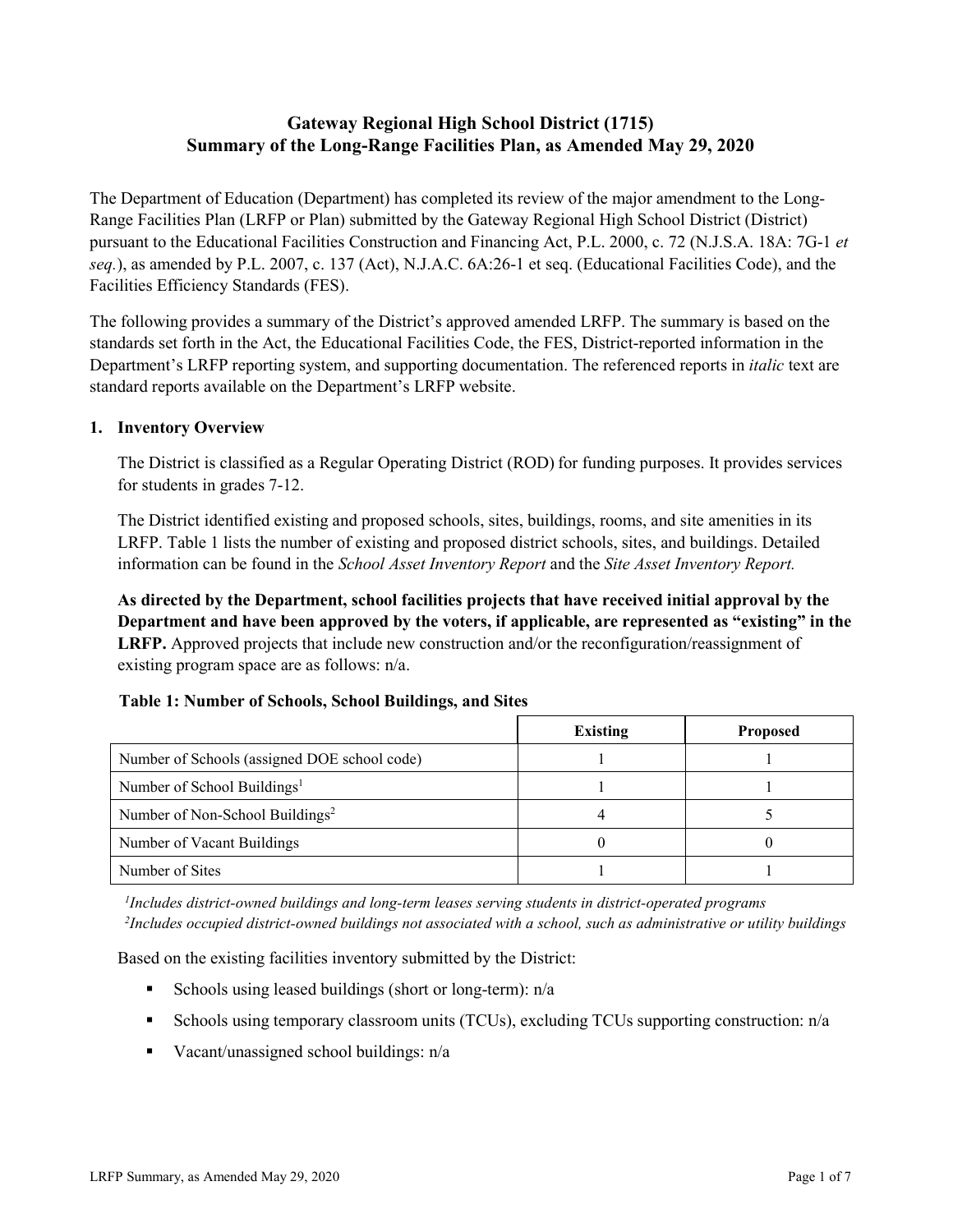**FINDINGS** The Department has determined that the proposed inventory is adequate for approval of the District's LRFP amendment. However, the LRFP determination does not imply approval of an individual school facilities project listed within the LRFP; the District must submit individual project applications for project approval.

## **2. District Enrollments**

The District determined the number of students, or "proposed enrollments," to be accommodated for LRFP planning purposes on a district-wide basis and in each school.

The Department minimally requires the submission of a standard cohort-survival projection using historic enrollment data from the Application for School State Aid (ASSA) or NJ Smart. The cohort-survival method projection method forecasts future students based upon the survival of the existing student population as it moves from grade to grade. A survival ratio of less than 1.00 indicates a loss of students, while a survival ratio of more than 1.00 indicates the class size is increasing. For example, if a survival ratio tracking first to second grade is computed to be 1.05, the grade size is increasing by 5% from one year to the next. The cohort-survival projection methodology works well for communities with stable demographic conditions. Atypical events impacting housing or enrollments, such as an economic downturn that halts new housing construction or the opening of a charter or private school, typically makes a cohort-survival projection less reliable.

#### **Proposed enrollments are based on a standard cohort-survival enrollment projection.**

Adequate supporting documentation was submitted to the Department to justify the proposed enrollments. Table 2 provides a comparison of existing and projected enrollments. All totals include special education students.

|                              | <b>Existing Enrollments</b><br>School Year | <b>District Proposed Enrollments</b><br>School Year |
|------------------------------|--------------------------------------------|-----------------------------------------------------|
| <b>Grades</b>                |                                            |                                                     |
| PK (excl. private providers) |                                            |                                                     |
| Grades K-5                   |                                            |                                                     |
| Grades 6-8                   | 297                                        | 374                                                 |
| Grades 9-12                  | 598                                        | 666                                                 |
| <b>Totals</b>                | 895                                        | 1,040                                               |

#### **Table 2: Enrollments**

**FINDINGS** The Department has determined the District's proposed enrollments to be acceptable for approval of the District's LRFP amendment. The Department will require a current enrollment projection at the time an application for a school facilities project is submitted incorporating the District's most recent enrollments in order to verify that the LRFP's planned capacity is appropriate for the updated enrollments.

#### **3. District Practices Capacity**

Based on information provided in the room inventories, *District Practices Capacity* was calculated for each school building to determine whether adequate capacity is proposed for the projected enrollments based on district scheduling and class size practices. The capacity totals assume instructional buildings can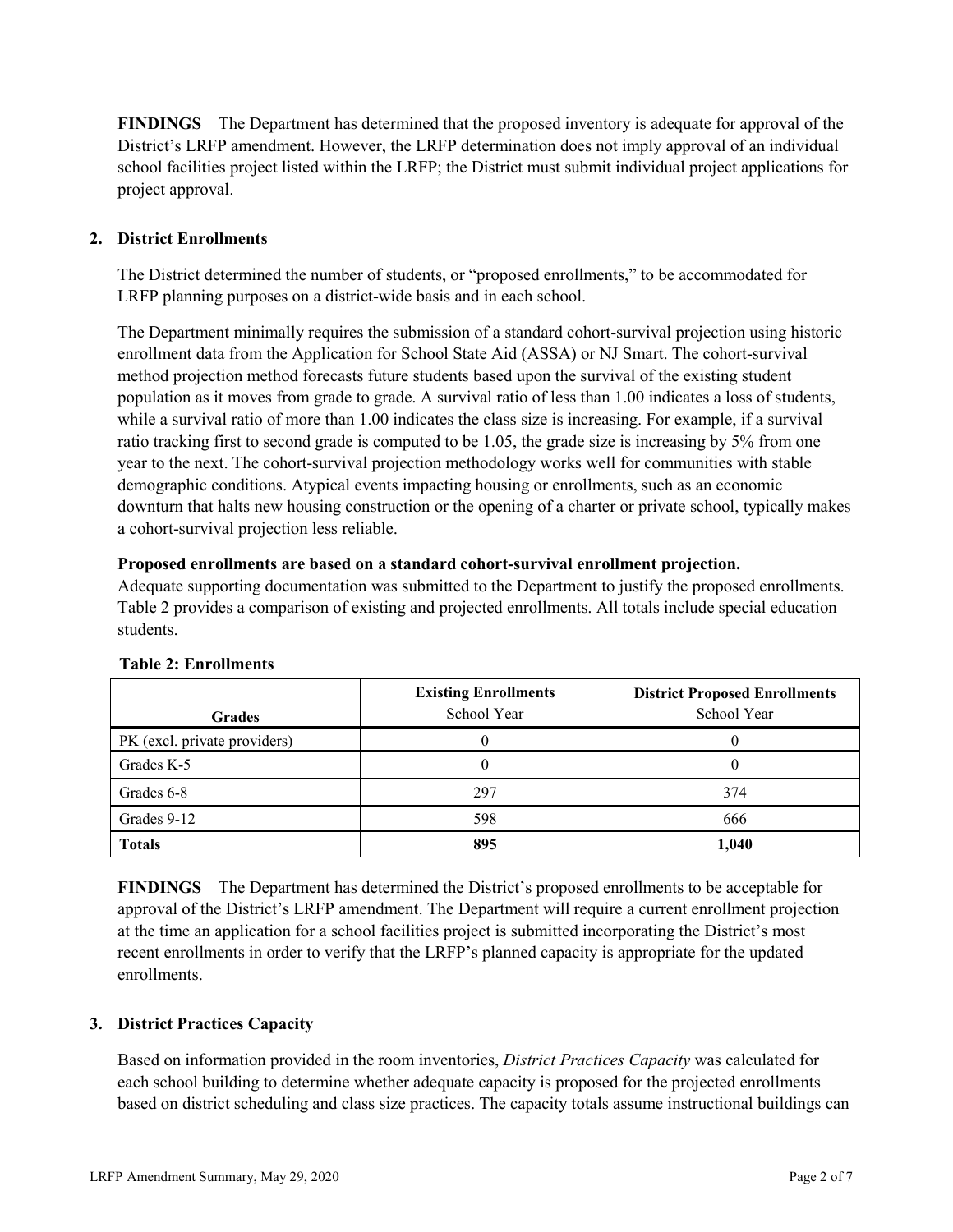be fully utilized regardless of school sending areas, transportation, and other operational issues. The calculations only consider district-owned buildings and long-term leases; short term leases and temporary buildings are excluded. A capacity utilization factor of 90% for classrooms serving grades K-8 and 85% for classrooms serving grades 9-12 is applied in accordance with the FES. No capacity utilization factor is applied to preschool classrooms.

In certain cases, districts may achieve adequate District Practices Capacity to accommodate enrollments but provide inadequate square feet per student in accordance with the FES, resulting in educational adequacy issues and "Unhoused Students." Unhoused students are considered in the "Functional Capacity" calculations used to determine potential State support for school facilities projects and are analyzed in Section 4.

Table 3 provides a summary of proposed enrollments and existing and proposed District-wide capacities. Detailed information can be found in the LRFP website reports titled *FES and District Practices Capacity Report, Existing Rooms Inventory Report, and Proposed Rooms Inventory Report.*

| <b>Grades</b>     | <b>Proposed</b><br><b>Enrollments</b> | <b>Existing</b><br><b>District</b><br><b>Practices</b><br>Capacity | <b>Existing</b><br>Deviation* | <b>Proposed</b><br><b>District</b><br><b>Practices</b><br>Capacity | <b>Proposed</b><br>Deviation* |
|-------------------|---------------------------------------|--------------------------------------------------------------------|-------------------------------|--------------------------------------------------------------------|-------------------------------|
| Elementary (PK-5) | $\theta$                              | 0.00                                                               | 0.00                          | 0.00                                                               | 0.00                          |
| Middle $(6-8)$    | 374                                   | 378.00                                                             | 4.00                          | 368.00                                                             | $-6.00$                       |
| High $(9-12)$     | 666                                   | 645.00                                                             | $-21.00$                      | 656.00                                                             | $-11.00$                      |
| <b>Totals</b>     | 1,040                                 | 1,024.00                                                           | $-16.00$                      | 1,024.00                                                           | $-16.00$                      |

**Table 3: District Practices Capacity Analysis**

*\* Positive numbers signify surplus capacity; negative numbers signify inadequate capacity. Negative values for District Practices capacity are acceptable for approval if proposed enrollments do not exceed 100% capacity utilization.*

Considerations:

- **Based on the proposed enrollments and existing room inventories, the District is projected to have** inadequate capacity for the following grade groups, assuming all school buildings can be fully utilized: n/a
- Adequate justification has been provided by the District if the proposed capacity for a school significantly deviates from the proposed enrollments. Generally, surplus capacity is acceptable for LRFP approval if additional capacity is not proposed through new construction.

**FINDINGS**The Department has determined that proposed District capacity, in accordance with the proposed enrollments, is adequate for approval of the District's LRFP amendment. The Department will require a current enrollment projection at the time an application for a school facilities project is submitted, incorporating the District's most recent Fall Enrollment Report, in order to verify that the LRFP's planned capacity meets the District's updated enrollments.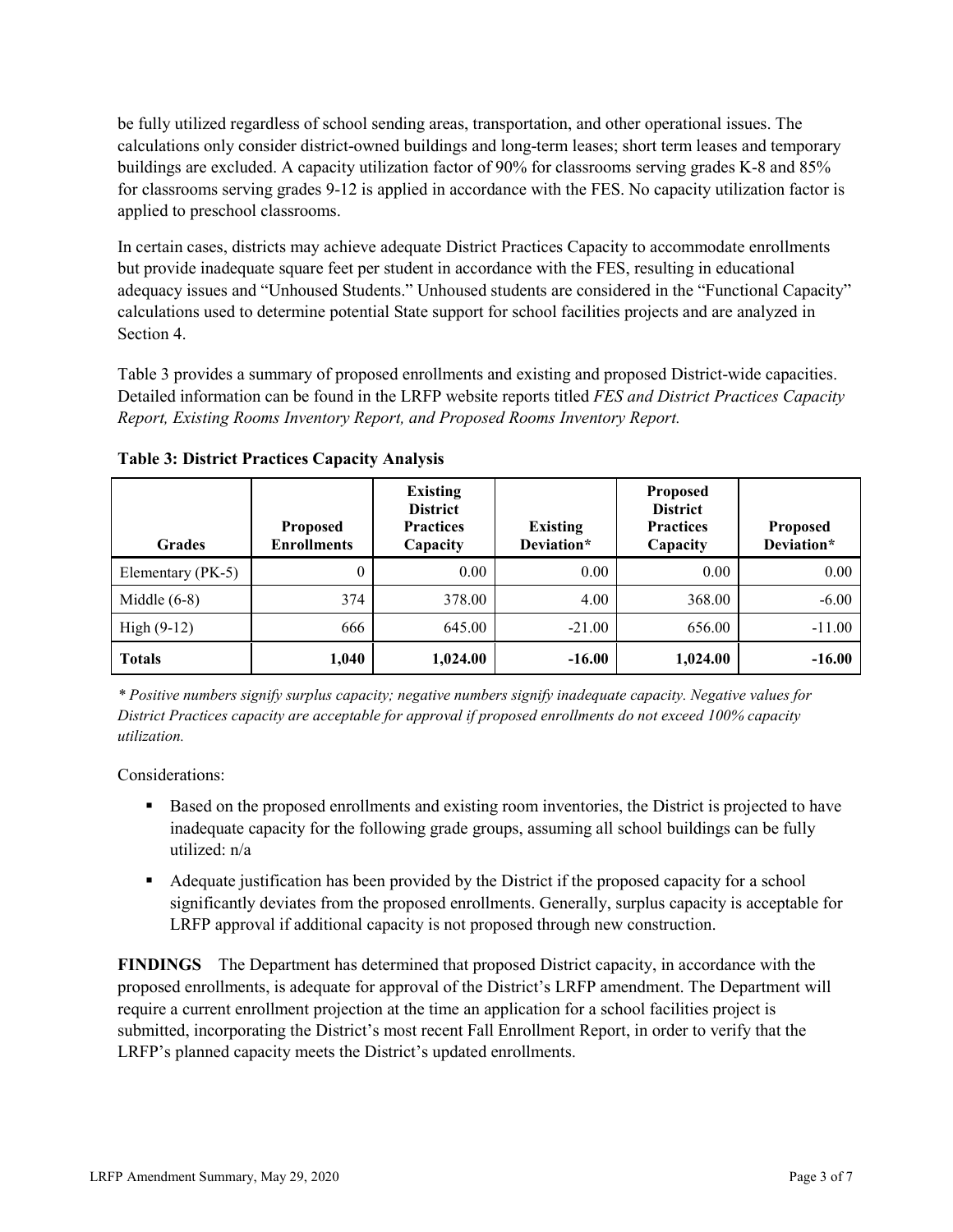### **4. New Construction Funding Eligibility**

*Functional Capacity* was calculated and compared to the proposed enrollments to provide a **preliminary estimate** of Unhoused Students and new construction funding eligibility. **Final determinations will be made at the time of project application approvals.**

*Functional Capacity* is the adjusted gross square footage of a school building *(total gross square feet minus excluded space)* divided by the minimum area allowance per full-time equivalent student for the grade level contained therein. *Unhoused Students* is the number of students projected to be enrolled in the District that exceeds the Functional Capacity of the District's schools pursuant to N.J.A.C. 6A:26-2.2(c). *Excluded Square Feet* includes (1) square footage exceeding the FES for any pre-kindergarten, kindergarten, general education, or self-contained special education classroom; (2) grossing factor square footage *(corridors, stairs, mechanical rooms, etc.)* that exceeds the FES allowance, and (3) square feet proposed to be demolished or discontinued from use. Excluded square feet may be revised during the review process for individual school facilities projects.

Table 4 provides a preliminary assessment of the Functional Capacity, Unhoused Students, and Estimated Maximum Approved Area for Unhoused Students for each FES grade group. The calculations exclude temporary facilities and short-term leased buildings. School buildings proposed for whole or partial demolition or reassignment to a non-school use are excluded from the calculations pending project application review. If a building is proposed to be reassigned to a different school, the square footage is applied to the proposed grades after reassignment. Buildings that are not assigned to a school are excluded from the calculations. In addition, only preschool students eligible for state funding (former ECPA students) are included. Detailed information concerning the calculations can be found in the *Functional Capacity and Unhoused Students Report* and the *Excluded Square Footage Report.*

|                                                | <b>PK/K-5</b> | $6 - 8$  | $9-12$   | <b>Total</b> |
|------------------------------------------------|---------------|----------|----------|--------------|
| PK Eligible Students/K-12 Proposed Enrollments | $\theta$      | 374      | 666      |              |
| FES Area Allowance (SF/student)                | 125.00        | 134.00   | 151.00   |              |
| <b>Prior to Completion of Proposed Work:</b>   |               |          |          |              |
| <b>Existing Gross Square Feet</b>              | $\Omega$      | 59,506   | 105,964  | 165,470      |
| Adjusted Gross Square Feet                     | $\theta$      | 59,299   | 105,597  | 164,896      |
| <b>Adjusted Functional Capacity</b>            | 0.00          | 409.00   | 729.00   |              |
| <b>Unhoused Students</b>                       | 0.00          | 0.00     | 0.00     |              |
| Est. Max. Area for Unhoused Students           | 0.00          | 0.00     | 0.00     |              |
| <b>After Completion of Proposed Work:</b>      |               |          |          |              |
| Gross Square Feet                              | $\theta$      | 59,506   | 105,964  | 165,470      |
| New Gross Square Feet                          | $\Omega$      | $\theta$ | $\theta$ | $\theta$     |
| Adjusted Gross Square Feet                     | $\Omega$      | 59,299   | 105,597  | 165,896      |
| Functional Capacity                            | 0.00          | 409.00   | 729.00   |              |
| Unhoused Students after Construction           | 0.00          | 0.00     | 0.00     |              |
| Est. Max. Area Remaining                       | 0.00          | 0.00     | 0.00     |              |

| Table 4: Estimated Maximum Approved Area for Unhoused Students |  |  |  |
|----------------------------------------------------------------|--|--|--|
|----------------------------------------------------------------|--|--|--|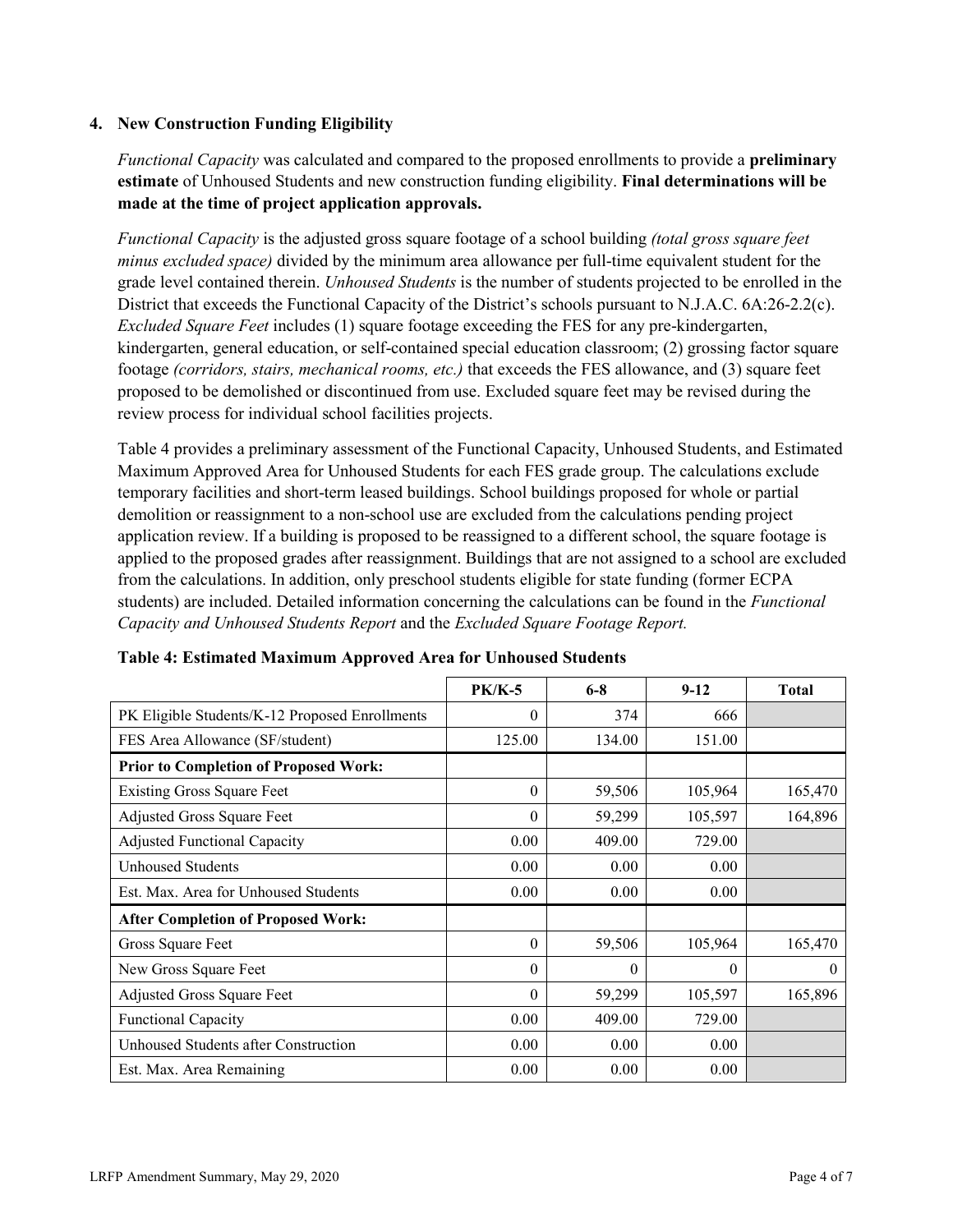Facilities used for non-instructional or non-educational purposes are ineligible for State support under the Act. However, projects for such facilities shall be reviewed by the Department to determine whether they are consistent with the District's LRFP and whether the facility, if it is to house students (full or part time) conforms to educational adequacy requirements. These projects shall conform to all applicable statutes and regulations.

Estimated costs represented in the LRFP by the District are for capital planning purposes only. The estimates are not intended to represent preliminary eligible costs or final eligible costs of approved school facilities projects.

Considerations:

- The District does not have approved projects pending completion, as noted in Section 1, that impact the Functional Capacity calculations.
- The Functional Capacity calculations *exclude* square feet proposed for demolition or discontinuation for the following FES grade groups and school buildings pending a feasibility study and project review: n/a.
- Based on the preliminary assessment, the District has Unhoused Students prior to the completion of proposed work for the following FES grade groups: n/a.
- New construction is proposed for the following FES grade groups:  $n/a$ .
- **Proposed new construction exceeds the estimated maximum area allowance for Unhoused** Students prior to the completion of the proposed work for the following grade groups: n/a.
- The District, based on the preliminary LRFP assessment, will not have Unhoused Students after completion of the proposed LRFP work. If the District is projected to have Unhoused Students, adequate justification has been provided to confirm educational adequacy in accordance with Section 6 of this determination.

**FINDINGS** Functional Capacity and Unhoused Students calculated in the LRFP are preliminary estimates. Preliminary Eligible Costs (PEC) and Final Eligible Costs (FEC) will be included in the review process for specific school facilities projects. A feasibility study undertaken by the District is required if building demolition or replacement is proposed per N.J.A.C. 6A:26-2.3(b)(10).

## **5. Proposed Work**

The District assessed program space, capacity, and physical plant deficiencies to determine corrective actions. Capital maintenance, or *"system actions,"* address physical plant deficiencies due to operational, building code, and /or life cycle issues. Inventory changes, or *"inventory actions,*" add, alter, or eliminate sites, site amenities, buildings, and/or rooms.

The Act (N.J.S.A. 18A:7G-7b) provides that all school facilities shall be deemed suitable for rehabilitation unless a pre-construction evaluation undertaken by the District demonstrates to the satisfaction of the Commissioner that the structure might pose a risk to the safety of the occupants even after rehabilitation or that rehabilitation is not cost-effective. Pursuant to N.J.A.C. 6A:26-2.3(b)(10), the Commissioner may identify school facilities for which new construction is proposed in lieu of rehabilitation for which it appears from the information presented that new construction is justified, provided, however, that for such school facilities so identified, the District must submit a feasibility study as part of the application for the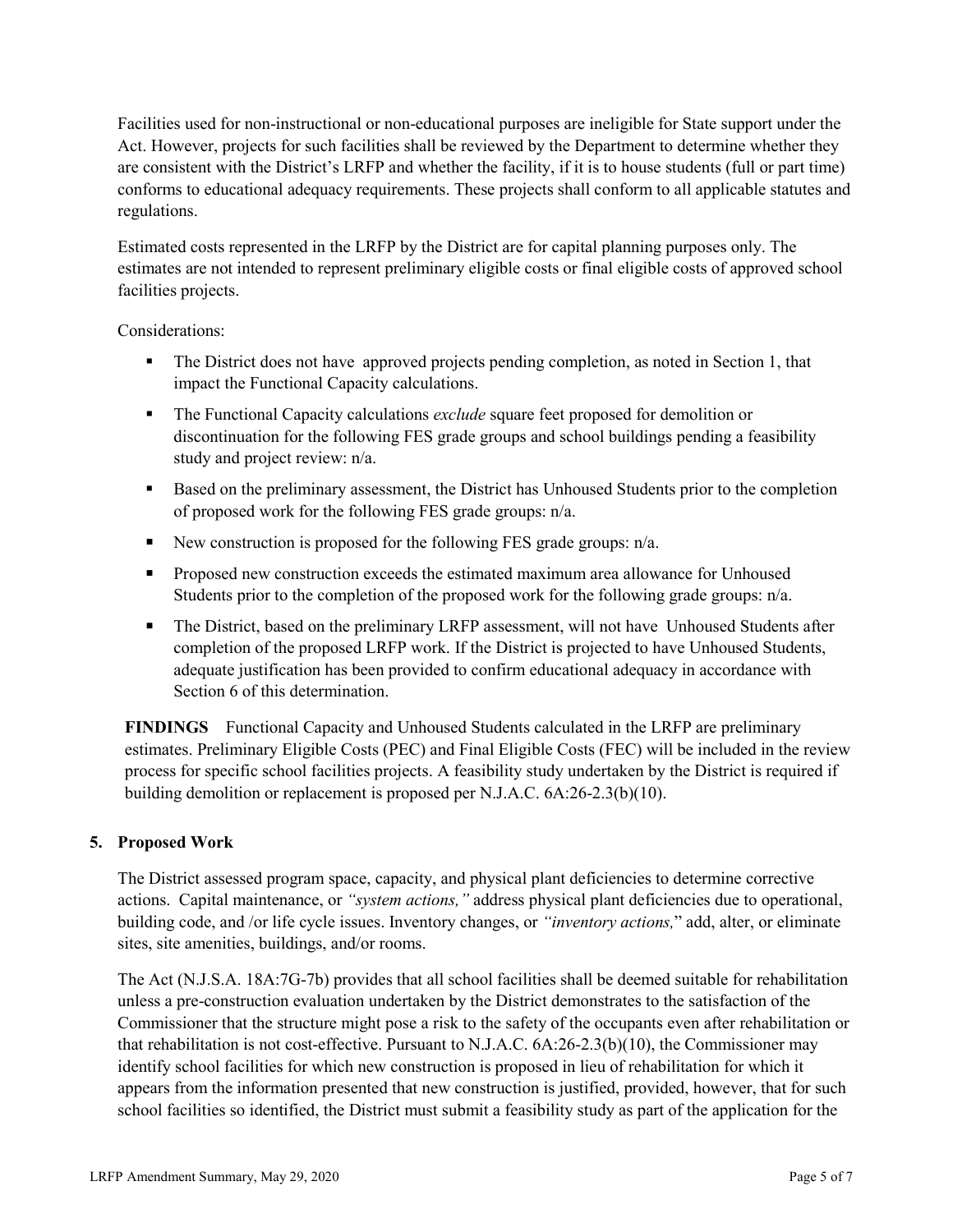specific school facilities project. The cost of each proposed building replacement is compared to the cost of additions or rehabilitation required to eliminate health and safety deficiencies and to achieve the District's programmatic model.

Table 5 lists the scope of work proposed for each school based on the building(s) serving their student population. Proposed inventory changes are described in the LRFP website reports titled *"School Asset Inventory Report and "Proposed Room Inventory Report."* Information concerning proposed systems work, or capital maintenance can be found in the "LRFP Systems Actions Summary Report".

With the completion of the proposed work, the following schools are proposed to be eliminated: n/a; the following schools are proposed to be added: n/a.

| <b>Proposed Scope of Work</b>                                                                  | <b>Applicable Schools</b>                  |
|------------------------------------------------------------------------------------------------|--------------------------------------------|
| Renovation only (no new construction)                                                          |                                            |
| System actions only (no inventory actions)                                                     | Gateway Regional HS (050)                  |
| Existing inventory actions only (no systems actions)                                           | n/a                                        |
| Systems and inventory changes                                                                  | n/a                                        |
| New construction                                                                               |                                            |
| Building addition only (no systems or existing inventory actions)                              | n/a                                        |
| Renovation and building addition (system, existing inventory,<br>and new construction actions) | n/a                                        |
| New building on existing site                                                                  | n/a (proposed new garage/storage building) |
| New building on new or expanded site                                                           | n/a                                        |
| Site and building disposal (in addition to above scopes)                                       |                                            |
| Partial building demolition                                                                    | n/a                                        |
| Whole building demolition                                                                      | n/a                                        |
| Site and building disposal or discontinuation of use                                           | n/a                                        |

**Table 5. School Building Scope of Work**

**FINDINGS** The Department has determined that the proposed work is adequate for approval of the District's LRFP amendment. However, Department approval of proposed work in the LRFP does not imply the District may proceed with a school facilities project. The District must submit individual project applications with cost estimates for Department project approval. Both school facilities project approval and other capital project review require consistency with the District's approved LRFP.

#### **6. Proposed Room Inventories and the Facilities Efficiency Standards**

The District's proposed school buildings were evaluated to assess general educational adequacy in terms of compliance with the FES area allowance pursuant to N.J.A.C. 6A:26-2.2 and 2.3.

District schools proposed to provide less square feet per student than the FES after the completion of proposed work as indicated in Table 5 are as follows: n/a

**FINDINGS** The Department has determined that the District's proposed room inventories are adequate for LRFP approval. If school(s) are proposed to provide less square feet per student than the FES area allowance, the District has provided justification indicating that the educational adequacy of the facility